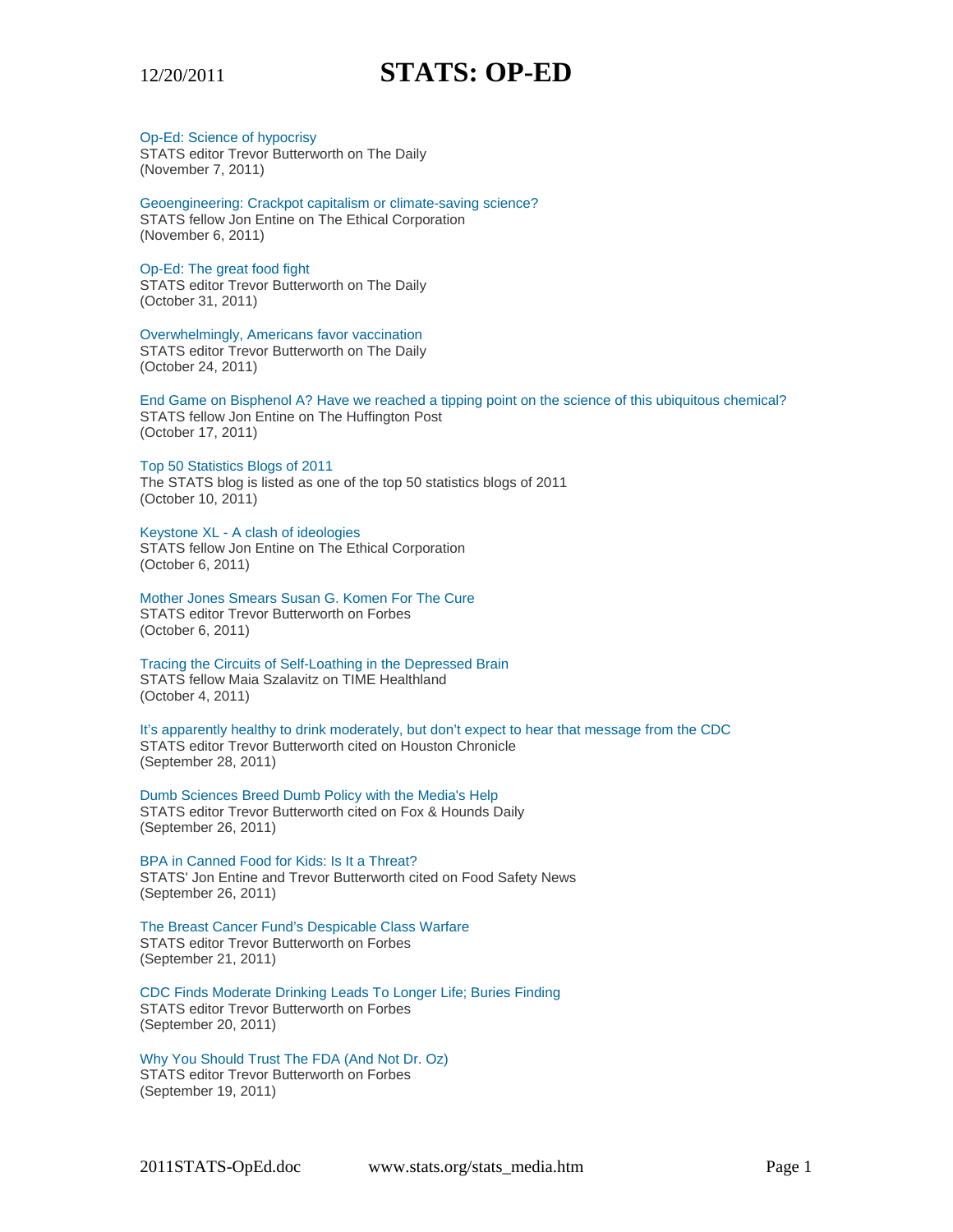

It's No Joke: Why Laughter Kills Pain

STATS fellow Maia Szalavitz on TIME Healthland (September 16, 2011)

The scientific research that BPA bans ignore STATS fellow Jon Entine cited by American Council on Science and Health (September 9, 2011)

Eco marketing: What price green consumerism?

STATS fellow Jon Entine on The Ethical Corporation (September 7, 2011)

# Op-Ed: The kids are all right

STATS editor Trevor Butterworth on The Daily (September 6, 2011)

ABC's Persecution Of Presidential Award-Winning Scientist Continues STATS editor Trevor Butterworth on Forbes (September 2, 2011)

The Math Gender Gap: Nurture Trumps Nature STATS in TIME Healthland (August 30, 2011)

More Questionable Reporting on the Dangers of Shale Gas STATS fellow Jon Entine on The American (August 26, 2011)

Fact-Check: A Survey Links Facebook to Drug Use in Teens STATS fellow Maia Szalavitz on TIME Healthland (August 24, 2011)

# The Nay-Sayer

STATS fellow Jon Entine cited in the Philadelphia City Paper (August 11, 2011)

#### Op-Ed: A mighty wind

STATS editor Trevor Butterworth on The Daily (August 8, 2011)

Media Ignoring New Study on BPA? STATS cited on Wellsphere (August 3, 2011)

Op-Ed: The class war on fat STATS editor Trevor Butterworth on The Daily (August 1, 2011)

"Majestically Scientific" Federal Study On BPA Has Stunning Findings: So Why Is The Media Ignoring It? STATS editor Trevor Butterworth on Forbes (July 25, 2011)

Not so scientific STATS editor Trevor Butterworth on The Daily (July 25, 2011)

Heat Spikes Death Risk from Drugs STATS fellow Maia Szalavitz on TIME Healthland (July 22, 2011)

Looking Closely at a Study of 'Buzzed' Driving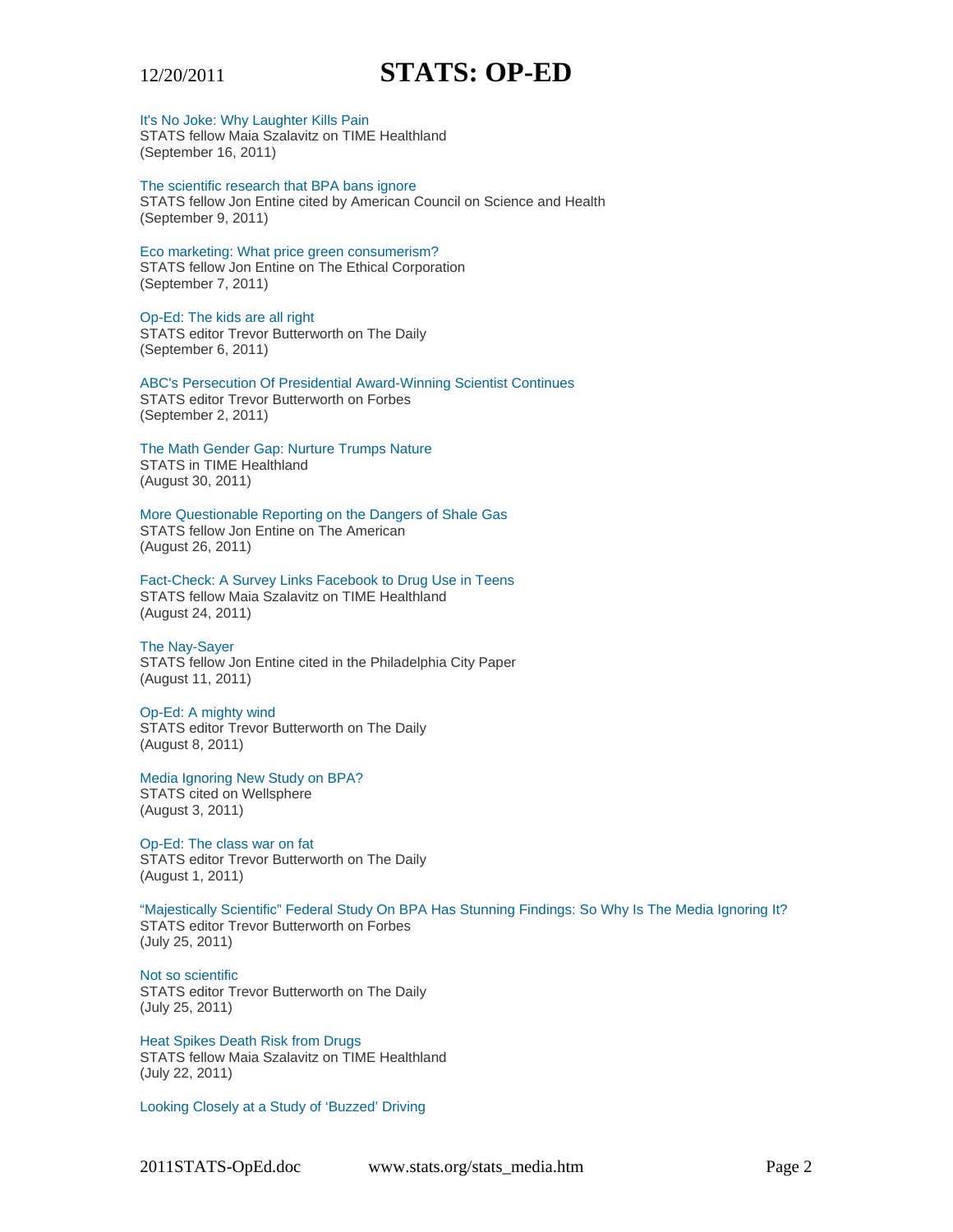

STATS in The Wall Street Journal (July 19, 2011)

NYTimes Public Editor: Big shale gas & oil "Ponzi scheme" story has holes in it STATS fellow Jon Entine is cited by the Knight Science Journalism Tracker (July 18, 2011)

### Op-Ed: I write, therefore I am

STATS editor Trevor Butterworth on The Daily (July 18, 2011)

### Health risks: Scared to death

STATS fellow Jon Entine on The Ethical Corporation (July 5, 2011)

#### Op-Ed: In defense of gaming STATS editor Trevor Butterworth on The Daily (July 5, 2011)

Natural Gas "Bubble" Report: Market Tinkering or Shoddy Reporting? STATS fellow Jon Entine on Real Clear Politics (July 1, 2011)

# The new anarchists

Trevor Butterworth on The Daily (June 27, 2011)

The obesity and soda debate – cool heads must prevail Trevor Butterworth's Forbes article is cited by the British Journal of Medicine. (June 25, 2011)

ABC News Attacks Scientist Who Exposed Bias In Obesity Research Trevor Butterworth on Forbes (June 22, 2011)

Trevor Butterworth interviewed by Stefan Gates on scare stories in the media Interview conducted at the International Sweeteners Association conference. (May, 2011)

High Wired: Does Addictive Internet Use Restructure the Brain? STATS Research Director Dr. Rebecca Goldin quoted in Scientific American (June 17, 2011)

Cellphone risk: Call it slim STATS is cited in The Detriot News (June 16, 2011)

# Speed journalism

STATS editor Trevor Butterworth on The Daily (June 13, 2011)

How to Cut Crime, Alcoholism and Addiction? It's Not Elementary, But Preschool STATS fellow Maia Szalavitz on TIME Healthland (June 9, 2011)

The Italian Job STATS editor Trevor Butterworth on The Daily (June 6, 2011)

Death by cellphone? Put the fear industry on hold STATS editor Trevor Butterworth interviewed by The Globe and Mail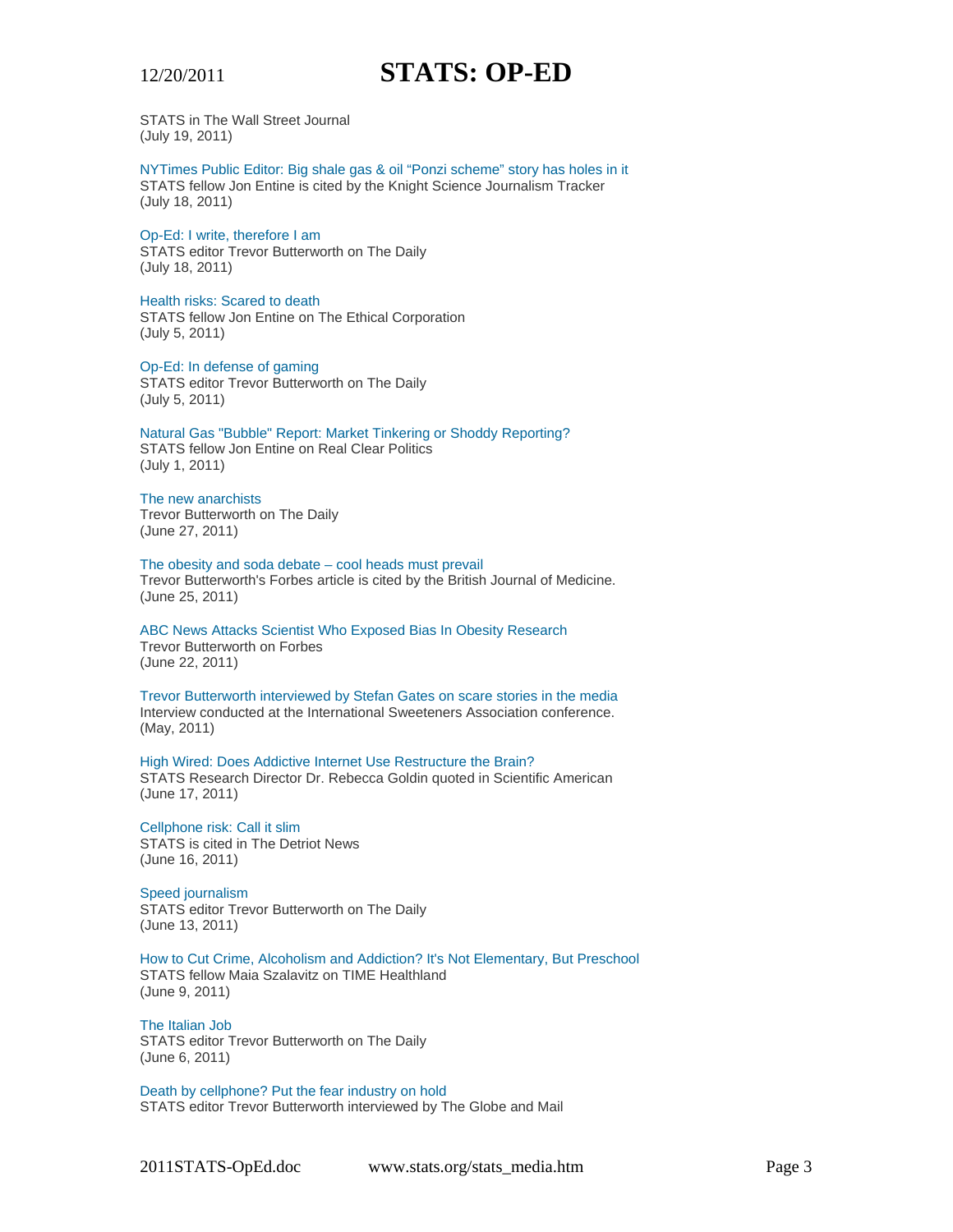(June 2, 2011)

# Tokyo Electric Power: Ethical Meltdown

STATS fellow Jon Entine on AEI (June 2, 2011)

# A matter of degrees

STATS Editor Trevor Butterworth on The Daily (May 30, 2011)

Fear in a can STATS Editor Trevor Butterworth on The Daily (May 17, 2011)

Methane : More heat in the energy debate STATS Fellow Jon Entine on The Ethical Corporation (May 10, 2011)

# Prophets of Error

A book review by STATS Editor Trevor Butterworth in The Wall Street Journal (May 2, 2011)

### Rights go down the hatch

STATS Editor Trevor Butterworth on The Daily (April 26, 2011)

Frog Day Afternoon: Choose Science Over Politics to Conserve the Endangered Amphibian Population STATS fellow Jon Entine on The Huffington Post (April 26, 2011)

Why the Happiest States Have the Highest Suicide Rates STATS fellow Maia Szalavitz on TIME (April 25, 2011)

# A Toxic Setback for the Anti-Plastic Campaigners

STATS fellow Jon Entine in The American (April 19, 2011)

# Dioxin causes insanity

STATS editor Trevor Butterworth on The Daily (April 11, 2011)

Plastic Wars: Science Loses in Renewed Campaign Against Plasticizers STATS fellow Jon Entine on The Huffington Post (April 11, 2011)

Why French Fries Are Good Comfort Food STATS fellow Maia Szalavitz on TIME Healthland (April 1, 2011)

Biotech: Is organic GM the answer? STATS fellow Jon Entine on The Ethical Corporation (April 1, 2011)

# Nuclear News Meltdown

STATS President Dr. Robert Lichter discusses the Japanese nuclear disaster. (April 1, 2011)

Genetics and Health 2.0 vs. the Old Guard STATS fellow Jon Entine on The American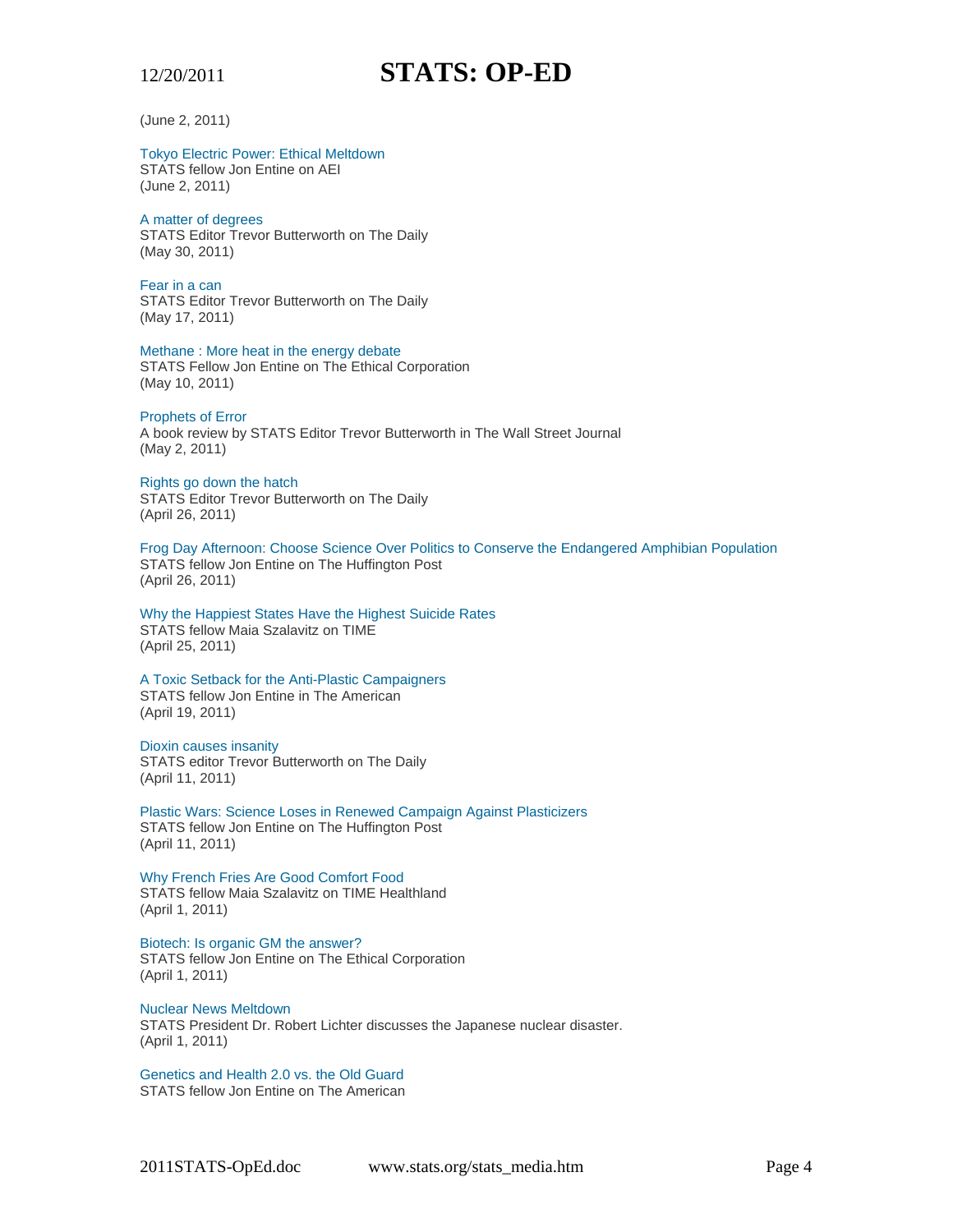(March 15, 2011)

Tending to Japan's Psychological Scars: What Hurts, What Helps STATS fellow Maia Szalavitz on TIME Healthland. (March 14, 2011)

Scared to Death: Toxic Debate Over Chemicals Threatens Risk-Based Regulations STATS fellow Jon Entine discusses the dangers of chemophobia on The Huffington Post. (March 11, 2011)

Doctors Who Feel Your Pain Heal More Patients STATS fellow Maia Szalavitz on TIME Healthland. (March 9, 2011)

Pop a tab and pour a lie STATS editor Trevor Butterworth on The Daily. (March 7, 2011)

Don't Rush to Ban Chemicals National Review - Senior Fellow Jon Entine weighs in on the BPA debate. (March 2, 2011)

A price on suffering Trevor Butterworth's latest in The Daily (February 28, 2011)

Natural gas: Getting fractious over fracking An article by STATS senior fellow Jon Entine for The Ethical Corporation (February 25, 2011)

Pesticide Industry Ramps Up Lobbying in Bid to Pare EPA Rules STATS fellow Jon Entine in The New York Times (February 24, 2011)

Fruitless search Trevor Butterworth on The Daily

(February 21, 2011) Debate over using chemicals turning toxic

STATS fellow Jon Entine in the Press Enterprise (February 16, 2011)

Salad haze - how an overcautious bill would put companies out of business Trevor Butterworth on The Daily (February 14, 2011)

Slaying the worm

Trevor Butterworth debuts his new column on The Daily (February 7, 2011)

Here's Why That Super Bowl Heart Attack Study Everyone Is Talking About Is Bunk STATS in the Business Insider. (February 3, 2011)

More private liquor stores, more alcohol deaths? *Reuters* - STATS research director Dr. Rebecca Goldin discusses the recent study. (January 31, 2011)

Chevron and Ecuador: Truth proves slippery for journalists An opinion piece by STATS senior fellow Jon Entine for The Ethical Corporation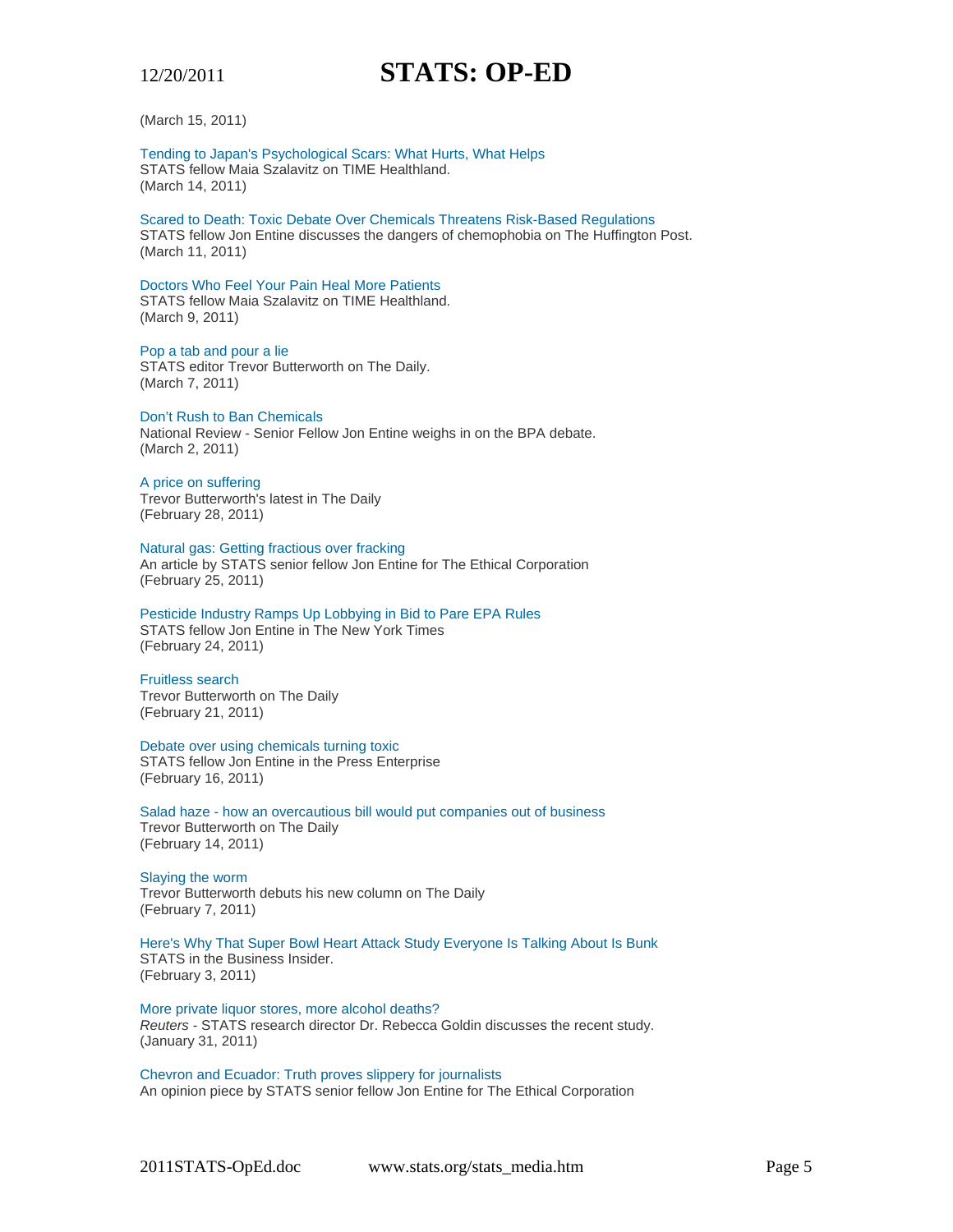(January 27, 2011)

Is the surgeon general's breast-feeding campaign really necessary? STATS is featured as a "best opinion" in The Week. (January 25, 2011)

40 Fascinating Blogs for the Ultimate Statistics Geek STATS comes in at number 15. (January 19, 2011)

The Weirdest Indicators of Serious Medical Risks STATS Research Director Dr. Rebecca Goldin in Wired Science (December 29, 2010)

Explaining why meditators may live longer Maia Szalavitz on Time.com (December 23, 2010)

Federal Study Finds Teen Marijuana Use Up; Binge Drinking, Smoking Rates Down Maia Szalavitz on Time.com (December 14, 2010)

The Wrongs Of Righteous Research Trevor Butterworth on Forbes.com

(December 3, 2010)

The pilgrims versus the TSA Trevor Butterworth on Forbes.com (November 24, 2010)

#### The Rich Are Different: More Money, Less Empathy Maia Szalavitz on Time.com (November 24, 2010)

Women Choosing Math: But Does the "Choose" Fit? STATS Research Director Dr. Rebecca Goldin in Ms. Magazine. (November 11, 2010)

Scare tactics of the media

STATS President Dr. Robert Lichter on Stossel (October 28, 2010)

Explaining the complicated women + math formula STATS Research Director Rebecca Goldin quoted on Time.com (October 27, 2010)

Stuxnet and the year of geek terror Trevor Butterworth on The Daily Beast (September 27, 2010)

Why Depressed Medical Students Stigmatize Depression Maia Szalavitz on Time.com (September 14, 2010)

'Like Crack for Babies': Kids Love Baby Einstein, But They Don't Learn From It Maia Szalavitz on Time.com (September 8, 2010)

Was Jet Blue Slide Incident Caused by Head Injury? Maia Szalavitz on Time.com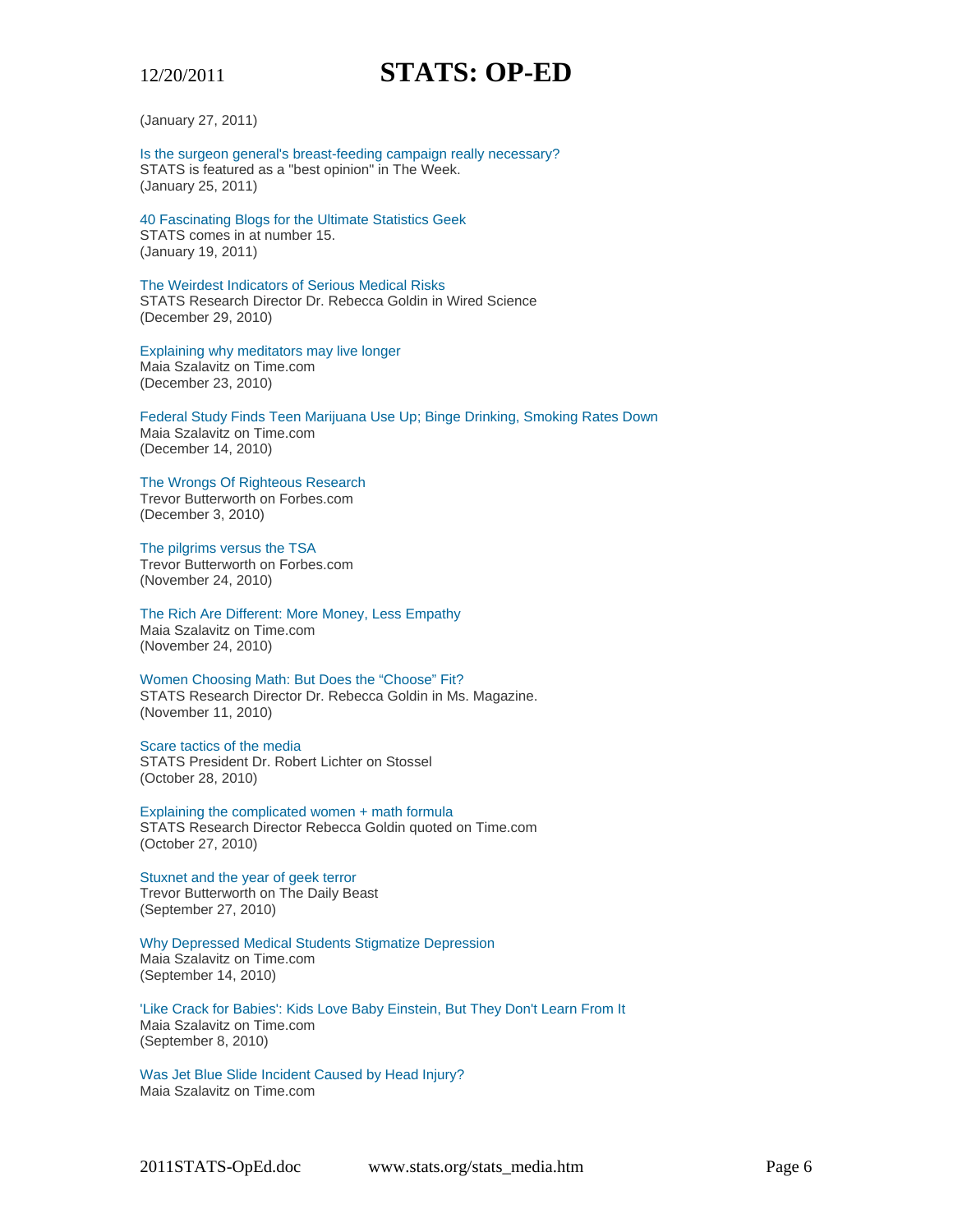(August 13, 2010)

Friends (and Family) Are the Best Medicine Maia Szalavitz on Psychology Today (July 28, 2010)

The Internet's Long Memory and Empathy? Maia Szalavitz on Psychology Today (July 26, 2010)

Does Teen Drug Rehab Cure Addiction or Create It? Maia Szalavitz on Time.com (July 16, 2010)

Obesity in America 2010 Maia Szalavitz on MSN Health & Fitness. (July 9, 2010)

Empathy and the Internet Maia Szalavitz in the Huffington Post. (June 29, 2010)

The Openness Elixir Wall Street Journal- Trevor Butterworth reviews the book Wrong by David H. Freeman (June 19, 2010)

Antidepressants: Are They Effective or Just a Placebo?

Maia Szalavitz on Time.com (June 3, 2010)

Stop The Fearmongering Over Cancer Forbes.com - A commentary by Dr. S. Robert Lichter (June 1, 2010)

Is Babysitting the Ultimate Source of Our Ability to Understand Each Other? Alter Net - An adapted excerpt from Maia Szalavitz's new book *Born for Love*. (May 25, 2010)

Report linking depression with chocolate leaves bad aftertaste *The Detriot News* interviews Dr. Rebecca Goldin. (May 20, 2010)

Opinion: BPA's Risks Are Vastly Exaggerated Trevor Butterworth on AOL News. (May 19, 2010)

How to Deprogram Bullies: Teaching Kindness 101 Maia Szalavitz on Time.com (May 18, 2010)

The Wrong Way To Get to Green *The Wall Street Journal* - A book review by Trevor Butterworth. (April 27, 2010)

It's The Orphanages, Stupid! *Forbes* - A commentary by Maia Szalavitz. (April 20, 2010)

How Not to Raise a Bully: The Early Roots of Empathy Maia Szalavitz on Time.com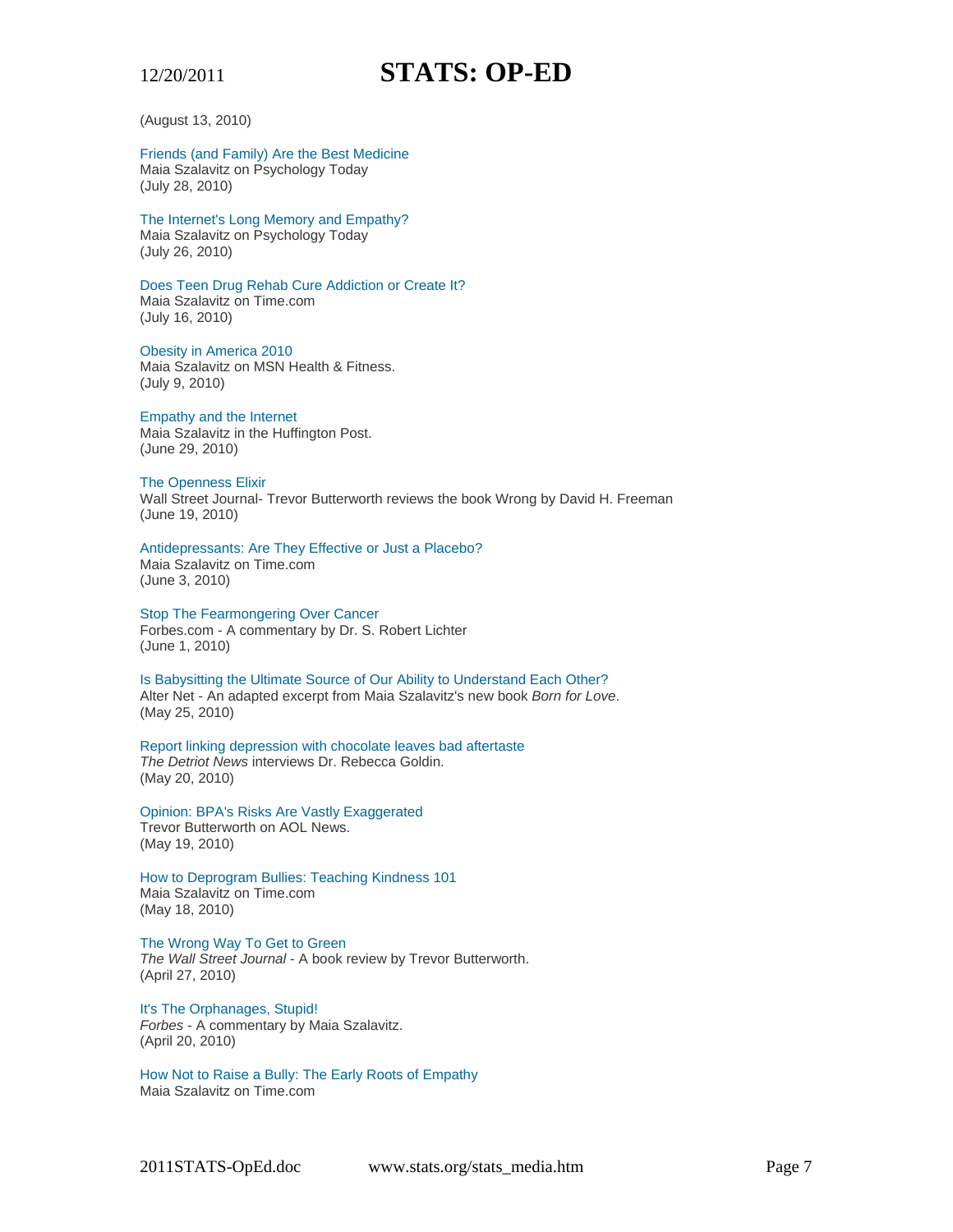(April 19, 2010)

# **Enviroporn**

*Forbes* - A new article by Trevor Butterworth for his weekly column, *Medialand*. (March 3, 2010)

# New rules for big data

STATS Research Director Rebecca Goldin, Ph.D cited in *The Economist* (February 25, 2010)

# Battling Pain: Are Doctors Too Reluctant to Prescribe Opioids?

Maia Szalavitz on Time.com (February 24, 2010)

# Private Insurance? Forget About It.

Nirit Weiss on Forbes.com. (February 23, 2010)

# STATS Fellow Maia Szalavitz on ABC News.

Maia Szalavitz is featured on ABC News as part of their series: 'Family in Crisis: At the Breakpoint'.. (February 17, 2010)

# Tough Love or Tough Luck? Empathy Works Better

*The Huffington Post*- an article by STATS Fellow Maia Szalavitz.. (February 17, 2010)

### Born for Love

A new blog on *Psychology Today* by STATS Fellow Maia Szalavitz.. (February 11, 2010)

#### The True Cost Of Health Reform Nirit Weiss on Forbes.com.

(January 12, 2010)

#### How Childhood Trauma Can Cause Adult Obesity Maia Szalavitz on Time.com.

(January 5, 2010)

#### How to Keep Your New Year's Resolutions: Advice from the Experts Maia Szalavitz on Time.com. (January 1, 2010)

Barrington teen launches non-toxic cosmetic line STATS is cited in *The Providence Journal*. (December 27, 2009)

### What Scientists Really Think About Global Warming *Forbes*- A commentary by Dr. S. Robert Lichter. (December 21, 2009)

Impressed by those survey findings? Consider the source STATS is cited by the *Los Angeles Times*. (December 3, 2009)

# No Hasty Health Care Reform

*Forbes*- A commentary by STATS Contributing Editor Nirit Weiss, MD, MBA. (December 14, 2009)

#### Zhu Zhus Won't Kill You *Forbes*- A commentary by Trevor Butterworth.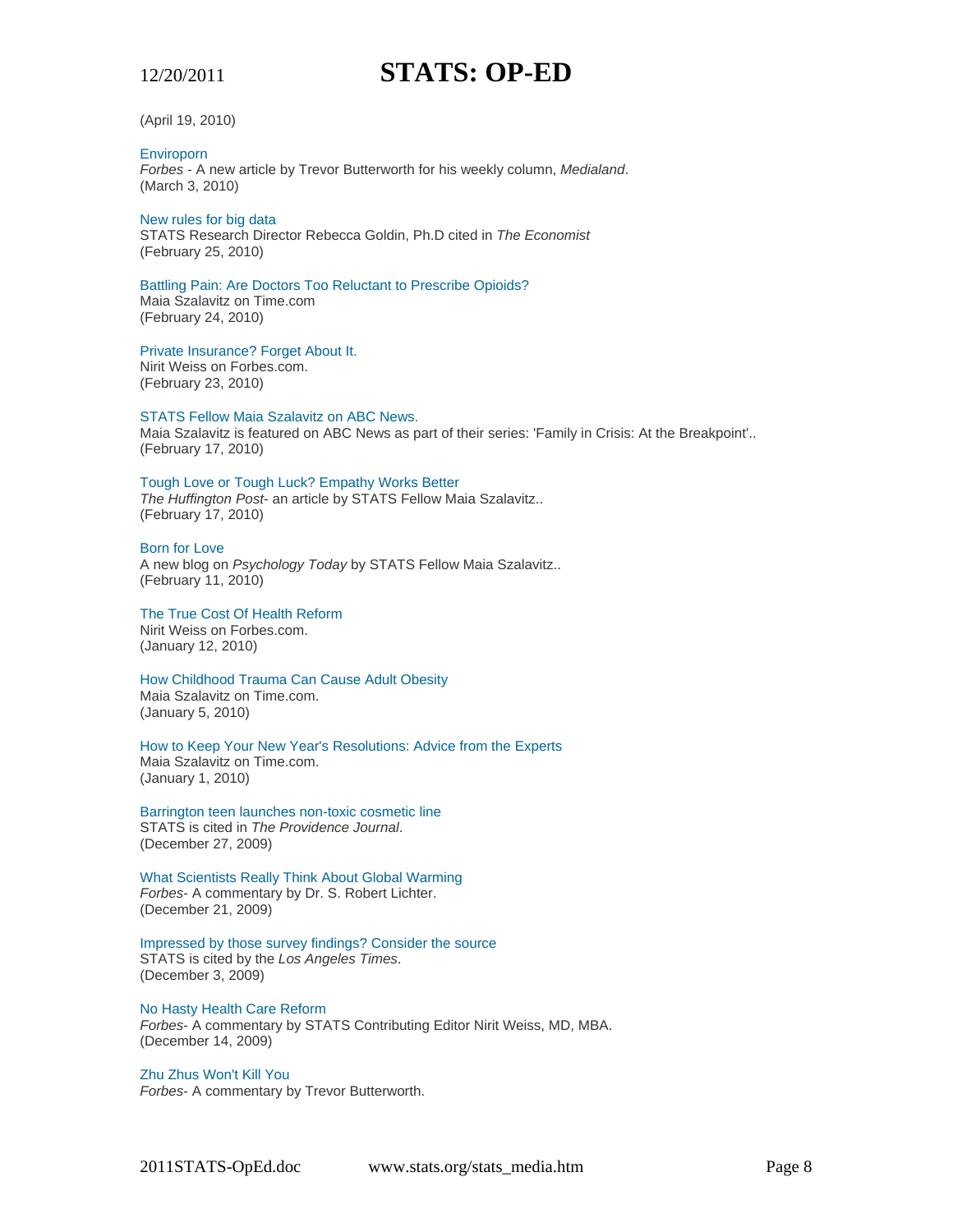(December 9, 2009)

Report: Fewer Toys Contain Lead but Toxins Still Common *Consumer Affairs*- Trevor Butterworth is cited. (December 3, 2009)

Black Swan Flu *Forbes*- A commentary by Trevor Butterworth (November 25, 2009)

Can Plastic Change Your Sex? *Forbes*- A commentary by Trevor Butterworth (November 19, 2009)

Double Whammy: MSNBC's 'Green Week' Coverage Attacks Bottled Water and BPA STATS is cited by The Business & Media Institute. (November 16, 2009)

Does BPA give you the willies? It shouldn't Trevor Butterworth cited in Toronto's *Globe and Mail*.

(November 10, 2009)

Early Stress Changes Genes Involved in Bonding, Relationships Maia Szalavitz on Time.com's Wellness Blog. (November 9, 2009)

Don't Worry, Be Happy: The Warranty Psychology STATS Research Director Dr. Rebecca Goldin in the *New York Times*. (November 6, 2009)

# STATS on NBC Nightly News

STATS Editor Trevor Butterworth is interviewed on the controversial chemical BPA after the release of new data from Consumer Reports. (November 3, 2009)

Healthy Sleep: New Research on Memory, Fat, Golf

Maia Szalavitz on Time.com's Wellness Blog. (November 3, 2009)

Taxes: the new 'expert' quack cure

Trevor Butterworth in the *New York Post*. (October 29, 2009)

Tricked By Treats

*Forbes*- A commentary by Trevor Butterworth. (October 28, 2009)

Vaccine War: Autism, Flu and Science Maia Szalavitz on *Time.com* (October 28, 2009)

Drinking By Either Partner Cuts Odds of IVF Success

*Maia Szalavitz on Time.com* (October 27, 2009)

A Beer Tax Won't Reduce The Clap *Forbes*- A commentary by Trevor Butterworth. (October 19, 2009)

Child Abuse Raises Risk of Illness in Adulthood *Health Behavior News Service* - Maia Szalavitz discusses the risks of child abuse on physical health.

2011STATS-OpEd.doc www.stats.org/stats\_media.htm Page 9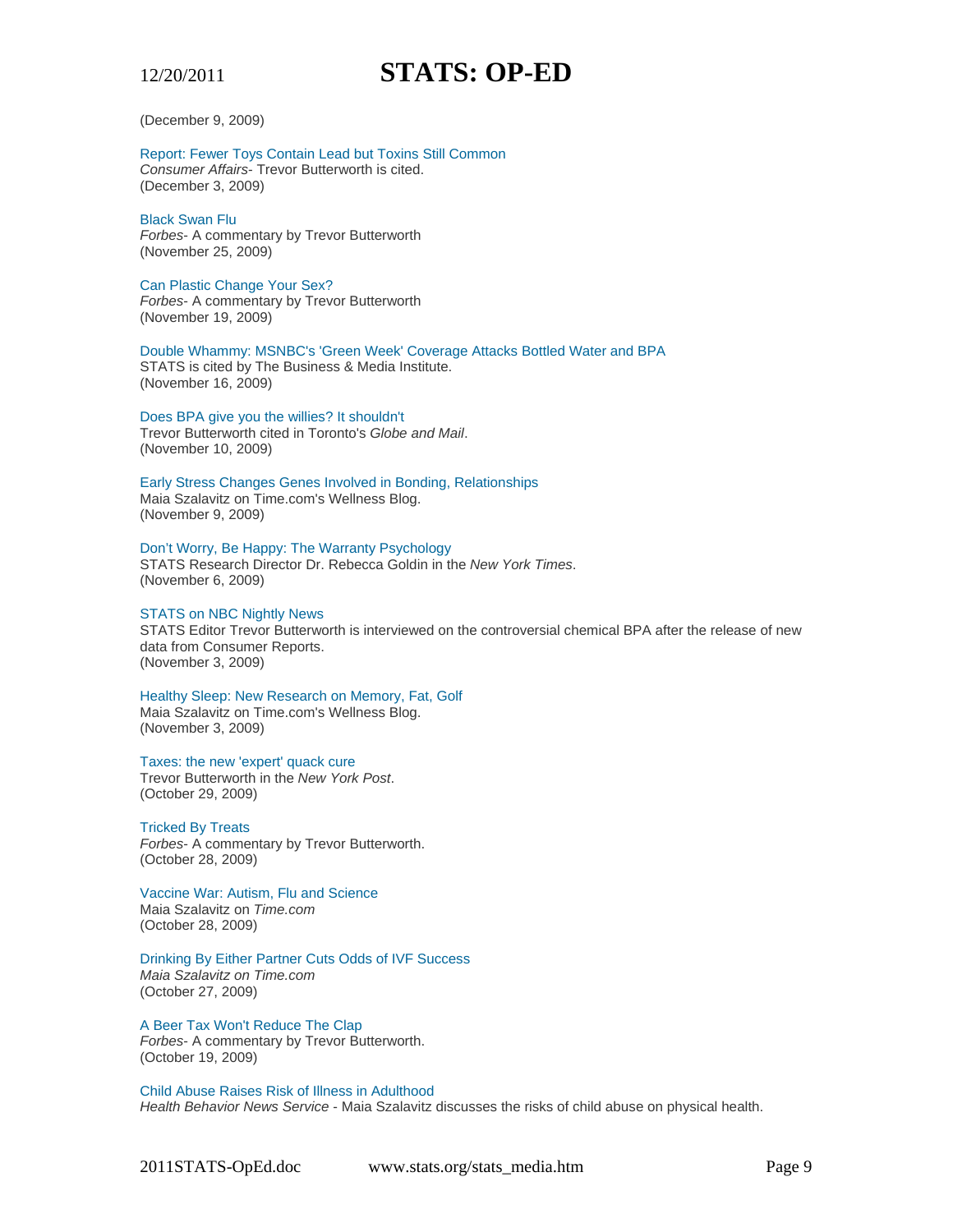(October 8, 2009)

# Cautious Hopes for a Cocaine Vaccine

Maia Szalavitz on *Time* (October 7, 2009)

### Can A Soda Tax Really Curb Obesity?

Forbes- A commentary by STATS' Trevor Butterworth. (September 16, 2009)

#### What Can Parents Learn From The Dugard Family Ordeal? Post Chronicle- STATS is cited in an article written by Lenore Skenazy. (September 8, 2009)

Note: obvious dangers can be dangerous STATS mentioned in the *Boston Globe* blog Braniac. (August 25, 2009)

# Diagnosis: ADHD—or Is It Trauma?

Maia Szalavitz on MSN Health. (August 18, 2009)

# Why Juvenile Detention Makes Teens Worse

Maia Szalavitz on *Time*. (August 7, 2009)

# Inside the Beltway- Poll Du Jour

STATS' "Are Chemicals Killing Us?" survey mentioned in *The Washington Times.* (July 30, 2009)

#### Treating Alcohol Addiction: Can a Pill Replace Abstinence? Maia Szalavitz on *Time*. (July 29, 2009)

# A Chemical Scare Campaign Is Good Business for Some STATS' report on BPA cited by the American Thinker (July 23, 2009)

# Overrating Chemical Risk

*Forbes*- A commentary by STATS' Trevor Butterworth looks at why scientists say journalists get it wrong. (July 22, 2009)

# Tackling the weird and wacky

"STATS... doesn't retreat from challenging controversial media science myths" (July 10, 2009)

# The risks of grilling

STATS analysis cited by Newsweek (July 2, 2009)

# Flaws in the case against BPA

*New York Times - The claims about the dangers of the chemical BPA get a skeptical look in a report by STATS.* 

(June 30, 2009)

# A genetic link between autism and anorexia?

*Maia Szalavitz on Time*. (June 22, 2009)

# A case of chemophobia *STATS op-ed in Canada's National Post looks at why chemical scare stories make news even as the*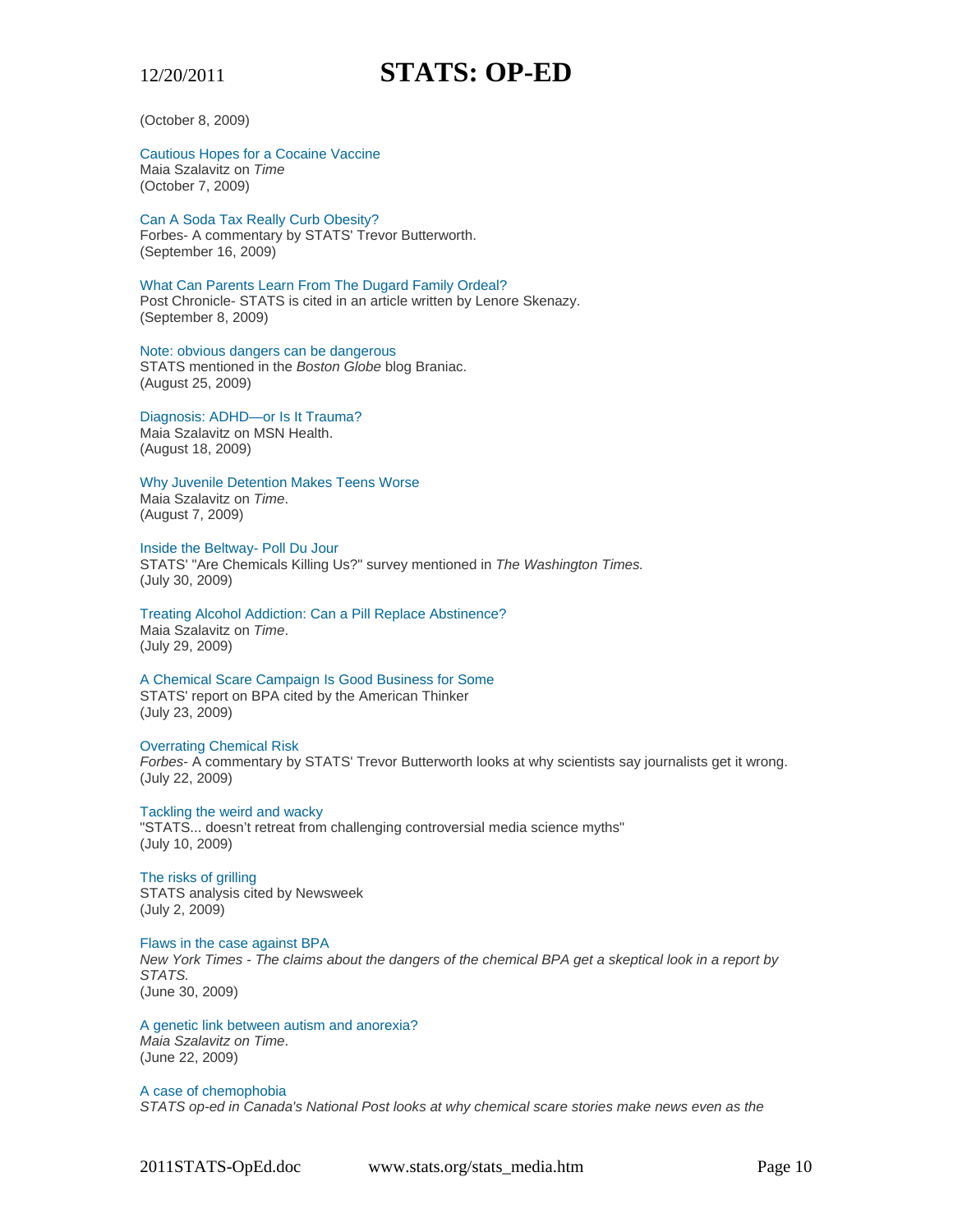#### *science says there is none.*  (June 18, 2009)

### A simple smooch or a toxic smack?

May 28, 2009 *STATS weighs in on the risk from lipstick in the New York Times.* 

### Cleaning up baby products

May 28, 2009

*STATS Trevor Butterworth points out the flaws in a study on baby lotion in the New York Times.*

#### The Daily Beast: A Radical New Autism Theory

May 11, 2009

*STATS' Maia Szalavitz examines a groundbreaking study that suggests people with autism disorders do not lack empathy- rather they feel other's emotions too intensely to cope.*

### MSN Health: Can autism be reversed?

April 21, 2009

*Why do autistic children who develop a fever improve during the period they are sick? This insight, says STATS' Maia Szalavitz, is leading researchers to the possibility that autism could be treated.*

#### Time: What new parents don't know about their children

March 2, 2009

*Early nurse intervention to educate low income families about how their infants develop shows health, social, and economic benefits, says STATS Maia Szalavitz on Time.com*

#### MSN - Neuromancy

February 10, 2009 *STATS Maia Szalavitz investigates what happens to your brain when you're in love - over on MSN.*

# Time: Surgery checklist saves lives

January 14, 2009 *STATS Maia Szalavitz reviews a new study on how patient mortality halved when surgeons followed a simple checklist of things they needed to remember - like have we enough blood on hand?*

### Time for hard thinking about "smart pills"

January 6, 2009

*The age of cognitive enhancement is already upon us, says STATS Maia Szalavitz on Time.com, but could it be blurring our thinking about the use of "smart pills?"*

# How to get back on the wagon

Dec 31, 2008 *Everybody falls; STATS Maia Szalavitz explains on Time.com how to get back up.*

# Can Amphetamines Help Cure Cocaine and Meth Addiction?

Dec 8, 2008 *STATS Maia Szalavitz investigates on Time.com*.

# STATS on Mother Jones

July 23, 2008 *Maia Szalavitz explains on Mother Jones why reading the latest drug memoir in the New York Times makes her cringe.* 

# STATS on MSN

July 2008 *Maia Szalavitz explains on MSN Health why keeping a sense of control after a traumatic event is a key step to recovering from it.* 

# STATS on MSN

July, 2008 *New research may explain why people with anxiety disorders and those who suffer childhood trauma have*